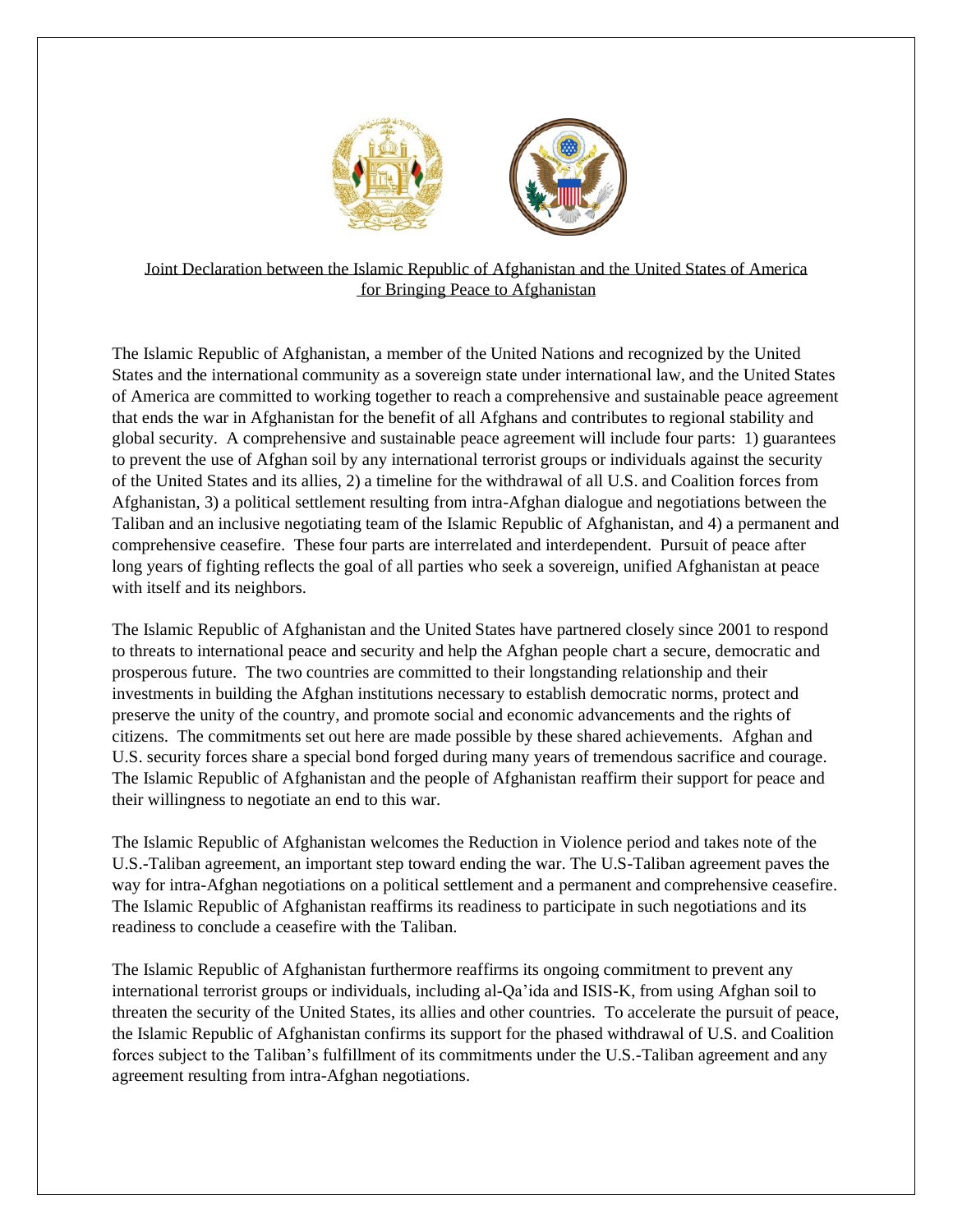The Islamic Republic of Afghanistan and the United States therefore have made the following commitments:

## PART ONE

The Islamic Republic of Afghanistan and the United States recognize that al-Qa'ida, ISIS-K and other international terrorist groups or individuals continue to use Afghan soil to recruit members, raise funds, train adherents and plan and attempt to conduct attacks that threaten the security of the United States, its allies, and Afghanistan. To address this continuing terrorist threat, the Islamic Republic of Afghanistan and the United States will continue to take the following steps to defeat al-Qa'ida, its affiliates, and other international terrorist groups or individuals:

- 1. The Islamic Republic of Afghanistan reaffirms its continued commitment not to cooperate with or permit international terrorist groups or individuals to recruit, train, raise funds (including through the production or distribution of narcotics), transit Afghanistan or misuse its internationallyrecognized travel documents, or conduct other support activities in Afghanistan, and will not host them.
- 2. The United States re-affirms its commitments regarding support for the Afghan security forces and other government institutions, including through ongoing efforts to enhance the ability of Afghan security forces to deter and respond to internal and external threats, consistent with its commitments under existing security agreements between the two governments. This commitment includes support to Afghan security forces to prevent al-Qa'ida, ISIS-K, and other international terrorist groups or individuals from using Afghan soil to threaten the United States and its allies.
- 3. The United States re-affirms its readiness to continue to conduct military operations in Afghanistan with the consent of the Islamic Republic of Afghanistan in order to disrupt and degrade efforts by al-Qa'ida, ISIS-K, and other international terrorist groups or individuals to carry out attacks against the United States or its allies, consistent with its commitments under existing security agreements between the two governments and with the existing understanding that U.S. counterterrorism operations are intended to complement and support Afghan security forces' counterterrorism operations, with full respect for Afghan sovereignty and full regard for the safety and security of the Afghan people and the protection of civilians.
- 4. The United States commits to facilitate discussions between Afghanistan and Pakistan to work out arrangements to ensure neither country's security is threatened by actions from the territory of the other side.

## PART TWO

The Islamic Republic of Afghanistan and the United States have consulted extensively on U.S. and Coalition force levels and the military activities required to achieve the foregoing commitments including through support to Afghan security and defense forces. Subject to the Taliban's fulfillment of its commitments under the U.S.-Taliban agreement, the Islamic Republic of Afghanistan, the United States, and the Coalition jointly assess that the current levels of military forces are no longer necessary to achieve